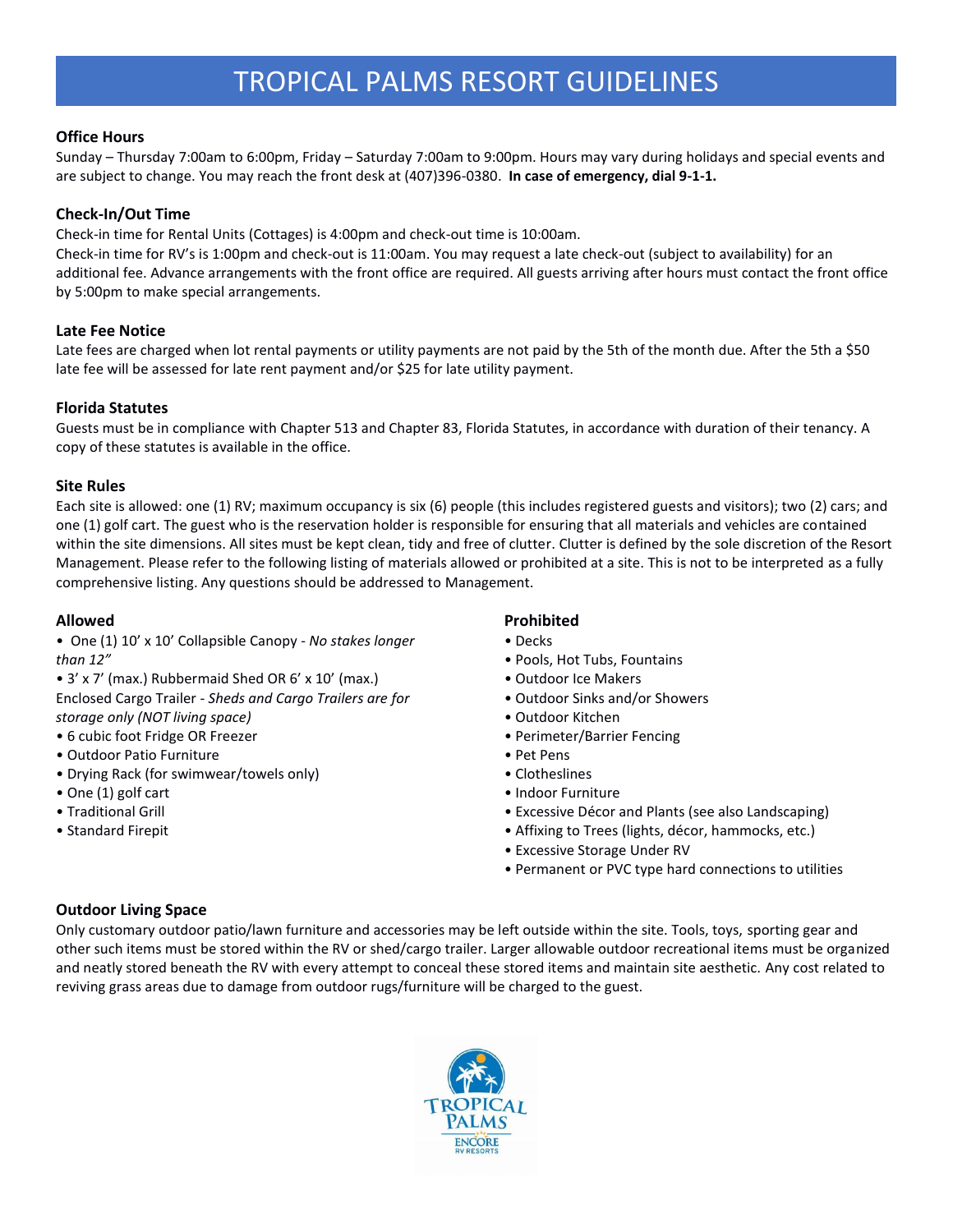#### **Canopies**

The canopy must be collapsible; cannot exceed 10' X 10'; and only one (1) is permitted per site. The canopy may not bear any advertising or logos; and may not be multi-color. It may not be enclosed on all four sides; an open side must face the road. The other three sides may be enclosed with a single layer of see through windscreen.

## **Guests/Visitors**

Guest is the reservation holder. Maximum occupancy is six (6) people (this includes the guest and their visitors). Guests must register all visitors with the front office prior to their arrival identifying the visitor(s) by name and period of time they will be in the Resort. Visitors are the responsibility of the guest they are visiting and are required to observe all of the Resort rules. Guests and visitors must comply with any wristband requirement. Amenities are for registered Tropical Palms guests only. Visitors will not be permitted to arrive after 11PM.

## **Rental of Site**

Guests may not rent, sublet or assign usage of their reserved site, RV, golf cart or rental unit (e.g., cabana or travel trailer) or allow anyone use of the site, RV or rental in their absence.

## **Quiet Hours**

Quiet hours are from 11:00pm to 7:00am. No generators after 10:00pm. Music may be played for your enjoyment only and must be contained to your site. Violation of this rule may result in immediate removal from the Resort.

## **Children (12 years of age and younger)**

Parents and/or Guardians are responsible for the safety and actions of their children at all times. Children must be accompanied by an adult in all amenity areas, with particular emphasis on pool areas. Battery operated child riding toy use is restricted to the site only. Children must be at the campsite by 10:00pm or at a Management approved designated area.

## **Bicycles/Skateboards/Roller Blades/Scooters**

Riding bicycles, skateboards, roller blades and/or scooters is not allowed on walkways or in the pool area. After dark, all bicycles must have working light gear, front and back. Florida law requires all children under the age of 16 to wear a helmet when riding a bicycle. For your safety, all bicycles, skateboards, roller blades and scooters must follow the same rules of the road as motor vehicles while in the resort.

#### **Golf Carts/Motorized Vehicles**

One (1) golf cart is allowed per site. Golf carts must be registered with the office and bear a registration sticker. Drivers must possess a valid driver's license and be at least 16 years of age. Children may not drive a golf cart, even with direct adult supervision. Golf carts are to be returned to the site by 12:00am. Professionally installed working lights are required for night driving. Violation of any of these provisions is grounds for removal from the Resort by any qualified employee including security personnel. Golf carts parked illegally (including but not limited to: empty sites, amenity areas, public grass areas, etc.) will be towed, locked and fined \$50. Repeated illegal parking may result in removal from the Resort.

#### **Parking**

Two vehicles are permitted per site provided they fit within the site dimensions and NOT ON EMPTY SITES. A valid parking pass must always be visible in each vehicle. There can be no parking on any street per the Osceola County Fire Marshal. Any vehicle (car, golf cart, watercraft, etc.) parked illegally is subject to being towed (at owner's expense), and/or locked and fined \$50. Failure to return the site parking pass will result in a \$75 per pass fee.

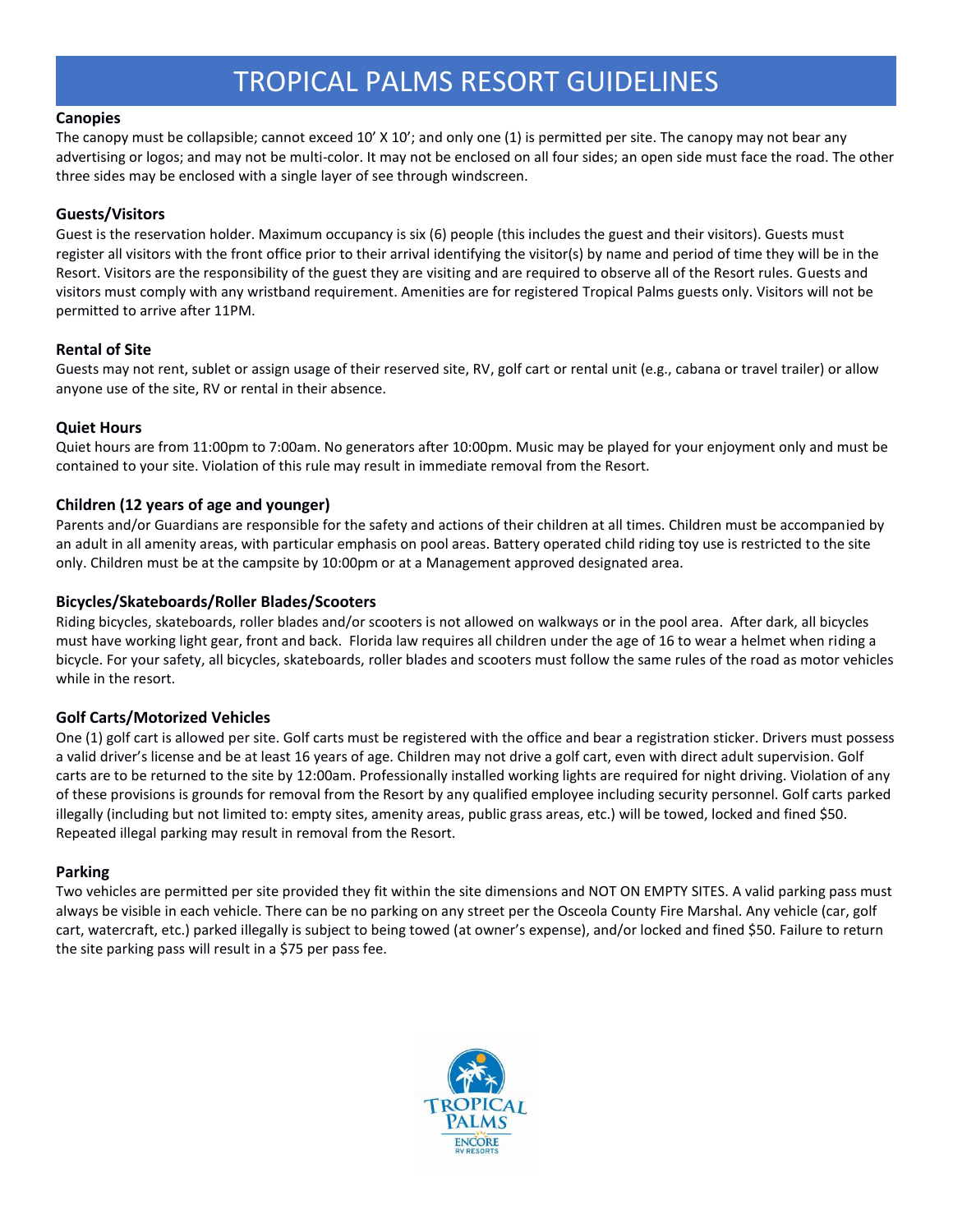## **Permanent Structures**

Permanent structures are strictly prohibited. This includes but is not limited to: decks, porches, Tiki porches, patios, cabinetry, trees, bushes, plants, canopies, gazebos, outdoor kitchens, or pools. Fencing or barriers (including landscaping) is strictly prohibited.

# **Utilities**

The Resort shall provide utility hook-ups at the site for sewer, water and electrical service. Guests shall not make any alteration to the electric, water or sewer connections provided by the Resort. Permanent or PVC type hard connections are never permitted. The Resort's responsibility shall extend only to the point of connection and the Resort shall not have any responsibility for the condition or functioning of any pipes, conduits or wires from such point of connection to the guest's RV. Wastewater must be disposed of properly; no dumping on the ground. Please use the appropriate dump station or sewer connection. The Resort reserves the right to disconnect utilities in order that repair, alterations or additions may be made. Guests will be notified, when possible, of any planned utility system shutdown. The Resort shall not be responsible for any loss suffered by any guest from planned or emergency shutdowns. Florida State Law requires the use of "donuts" to connect sewer line. The Resort is also required, by law, to have vacuum breakers (backflow preventers) on each water connection. Every site in the Resort is equipped with the proper vacuum breaker. There will be a fee of \$20 charged to your account if this breaker is removed or tampered with in any way.

## **Landscaping**

Guests may not landscape sites. Plants in 3 gallon pots (max.) are permitted – maximum of 4 pots per site. Potted plants cannot be used as a barrier. Management reserves the right of access to all sites at any time and to have overgrown or unsightly sites cleaned up at guest's expense. Trees and plant life are not to be defaced, cut or damaged (this includes affixing materials to trees).

## **Pets**

No more than two (2) common household pets (e.g., cats and dogs) may be kept on any site. No other animals, livestock, poultry, reptiles or insects of any kind shall be kept on any site. No dangerous, aggressive or poisonous pets of any kind are permitted. Management reserves the right to reject any pet. All pets must be registered with the office and vaccination records must be available upon request. All pets must wear a collar identifying the owner and phone number. All pets must be on a leash at all times. No pet shall be left tied or otherwise unattended at any time. Pet owners must clean up after their pets, including all pet excrement. Any person bringing or keeping a pet on a site shall be solely responsible for the conduct of their pet. No fences or playpens are allowed. Pets are not permitted in the public amenity areas, including but not limited to the bathhouses, swimming pool and pool deck. No pets are allowed when Tent camping. Pets should not be an annoyance (barking continually), or danger to the other occupants or visitors of the Resort. The Resort shall have no liability to family members or guests for any damage or injury to persons or property caused by any pet.

# **Pool/Spa**

Pool hours are 7:00am to dusk per our operating permit. There is no lifeguard on duty. Guests must be at least 16 years of age or accompanied by a parent or guardian to enter the pool area. Children not yet potty trained are required to wear a swim diaper. While in the pool area, all posted rules must be observed. Proper conduct and bathing attire is expected. Glass containers, personal musical devices, residential grills and smoking are prohibited in the pool area. No eating or drinking is allowed within 3 feet of the pool.

# **Grills/Open Fires**

Osceola County Law prohibits open fires on the ground. Fires must be in a raised container with an ember screen in place. Small residential grills are permitted on site and must be attended at all times. Please check with the office for any additional restrictions based on weather conditions.

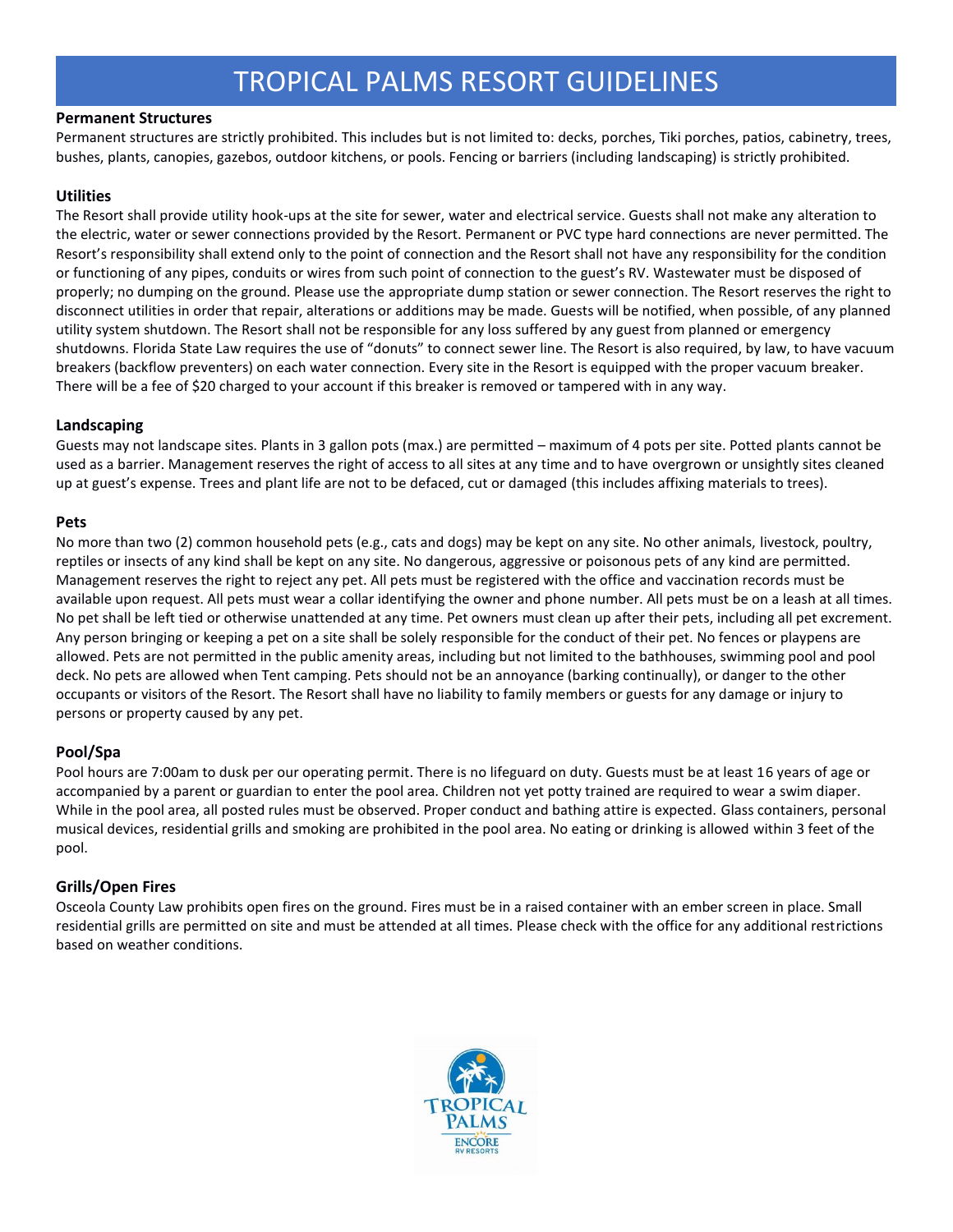#### **Laundry**

Washers and dryers are available in the laundry room located near the pool/café and bathhouse #5. Machines operate by credit card. Washers and dryers are allowed within the RV only (not within the shed or cargo trailer).

#### **Garbage/Recycling**

The Resort shall provide a location for guests to dispose of common household trash/recycling and guests shall place such trash/recycling only in containers provided by the Resort. Guests shall not allow waste or trash to accumulate on their site. Guests shall be responsible for waste or trash removal in excess of common household trash.

#### **No Permanent Residence**

Guests shall use their RV and site for recreational purposes only and shall not use their RV and site as a permanent residence. No guest may physically occupy a site for longer than six (6) months per annum (per Florida Statutes, Chapter 513). All guests must have a permanent residence other than their RV and site. Proof of guests' permanent residence may be required. Guests may not use the Resort as their physical address (e.g., may not use for driver's license, permanent mail, FL resident specials, etc.). Mail forwarded to the Resort on a temporary basis is permitted, however mail received by the Resort more than one (1) month after reservation completion will be discarded.

#### **RV Requirements**

Guests must maintain their RV and site at their expense in such a manner as to prevent them from becoming unsightly, unsanitary, a hazard to health, reasonably uninhabitable, deteriorated, dilapidated or infested with rodents, vermin, insects or other pests. Guest's must ensure that the RV be road worthy at all times with valid/current registration and carry liability insurance for his/her vehicle as required by the State of Florida.

#### **Vacating Site**

When a guest with a transient or seasonal reservation vacates a site for any reason (including but not limited to reservation completion, inclement weather, county enforced mandatory evacuation, etc.), the reserved site must be entirely cleared. This includes, but is not limited to removal of: RV, vehicles (including golf cart), canopy, watercraft, cargo trailer or shed, refrigerator or freezer, outdoor furniture, décor, carpet, flooring and stairs. All utilities must be disengaged and secured, and sewer must be left capped. Any item left behind will be disposed of by Resort authorized personnel.

Guests with an annual lease when vacating for six (6) month period may leave their single RV and storage shed. All other materials including but not limited to vehicles (including golf cart), canopy, watercraft, refrigerator or freezer, carpet, flooring, stairs, outdoor furniture, materials beneath RV and decor must be removed or secured within the RV or shed/cargo trailer. Sewers must be disconnected from RV and capped. Any utilities left connected may be detached in case of emergency or at the sole discretion of Management. In the event of a county mandated evacuation the guest should make every effort to remove all materials including the RV and shed from the Resort. Any item left behind (other than RV and shed/cargo trailer) will be disposed of by Resort authorized personnel.

#### **Food Deliveries/Ride Share**

Food deliveries are permitted to drive to your site if the driver can confirm the guest's name and site number for the Security Agent at the park entrance. Ride Share drivers (Uber, Lyft, etc.) picking up guests at the resort will be required to wait for the guests outside the front desk building.

#### **Business Activities**

No business or commercial activities of any kind whatsoever shall be carried out or conducted upon any site, without the prior written approval of the Resort Management, which may be withheld by Resort Management in its sole discretion. No 'For Sale' signs or solicitation.